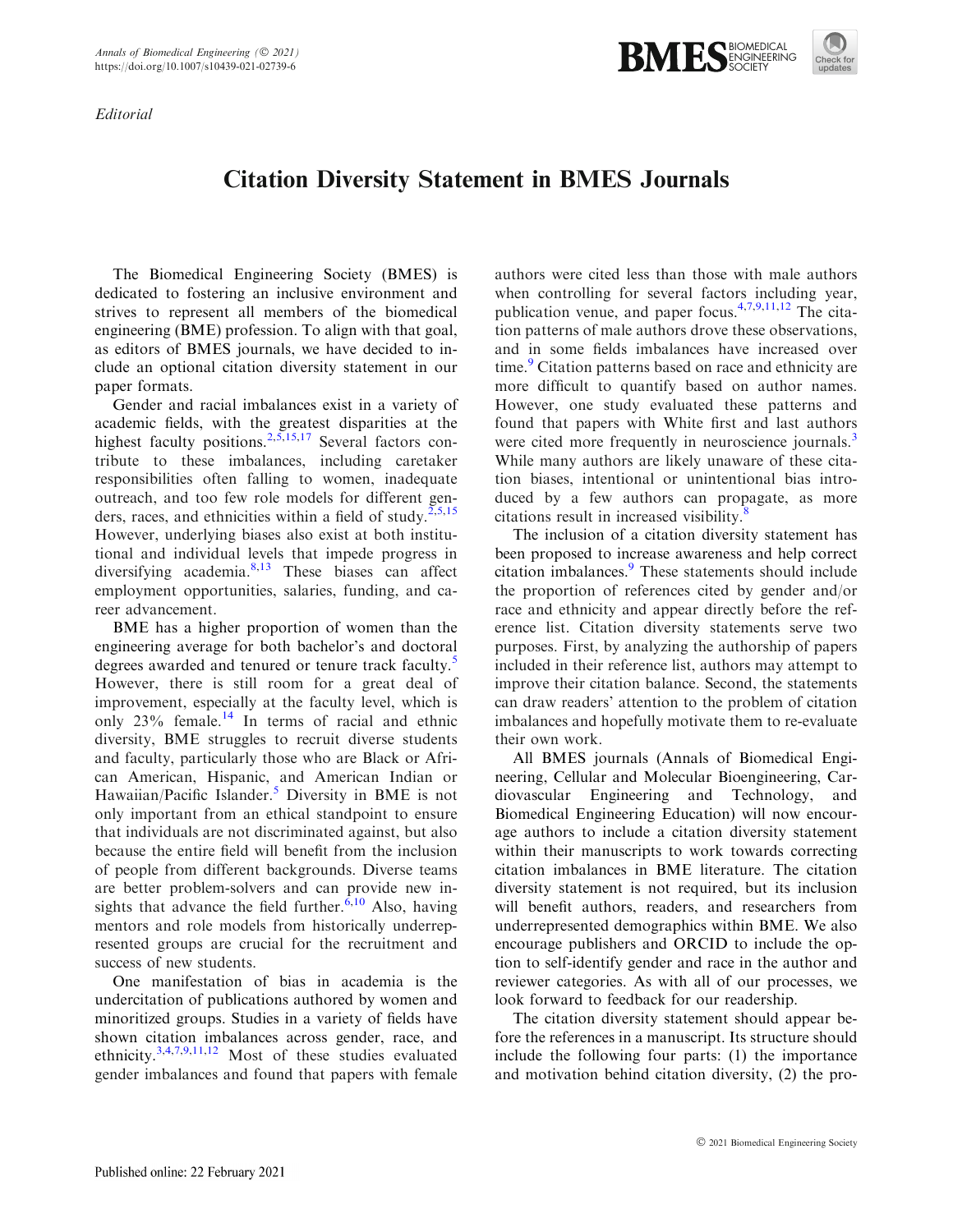portion of citations by gender and race/ethnicity for the first and last authors, (3) the method used to determine those proportions and its limitations, and (4) steps taken to by the authors to improve citation diversity in the article.<sup>19</sup> The proportions of authors by gender should be divided into four categories based on first/last author combinations: woman/woman, man/ woman, woman/man, and man/man. Race and ethnicity proportions should similarly be divided into four categories based on first/last author combinations: author of color/author of color, white author/author of color, author of color/white author, white author/ white author. Please see the example below based on the references in this paper. We recognize that one limitation of the proposed method is that it cannot account for intersex, non-binary, and transgender people, or Indigenous and mixed-race authors. One example of software used to determine author proportions for gender and race/ethnicity can be found at https://zenodo.org/record/4104748#.X784zc1KiUm.

Given the current limitations of gender and race determinations, some authors may opt to not include a diversity statement. Alternatively an abbreviated statement can reasonably be substituted for the full statement as outlined above. Three representative examples, which should appear before the references in the manuscript with a subheading, are as follows:

- Option 1: No Statement
- Authors have the option to not include a citation diversity statement.

## Option 2: Abbreviated Statement

Citation Diversity StatementRecent work in several fields of science has identified a bias in citation practices such that papers from women and other minority scholars are undercited relative to the number of papers in the field. $4,7,9,11,12$  We recognize this bias and have worked diligently to ensure that we are referencing appropriate papers with fair gender and racial author inclusion.

## Option 3: Full Statement

Citation Diversity StatementRecent work in several fields of science has identified a bias in citation practices such that papers from women and other minority scholars are undercited relative to the number of papers in the field. $4,7,9,11,12$  Here, we sought to proactively consider choosing references that reflect the diversity of the field in thought, form of contribution, gender, race, ethnicity, and other factors. First, we obtained the predicted gender of



the first and last author of each reference by using databases that store the probability of a first name being carried by a woman.<sup>9,18</sup> By this measure (and excluding self-citations to the first and last authors of our current paper), our references contain 31% woman(first)/woman(last), 31% man/woman, 19% woman/man, and 19% man/man. This method is limited in that a) names, pronouns, and social media profiles used to construct the databases may not, in every case, be indicative of gender identity and b) it cannot account for intersex, non-binary, or transgender people. Second, we obtained predicted racial/ethnic category of the first and last author of each reference by databases that store the probability of a first and last name being carried by an author of color.<sup>1,16</sup> By this measure (and excluding self-citations), our references contain 2% author of color (first)/author of color(last), 9% white author/ author of color, 20% author of color/white author, and 69% white author/white author. This method is limited in that (a) names and Florida voter data used to make the predictions may not be indicative of racial/ethnic identity, and (b) it cannot account for Indigenous and mixed-race authors, or those who may face differential biases due to the ambiguous racialization or ethnicization of their names. We look forward to future work that could help us to better understand how to support equitable practices in science.

## REFERENCES

- <sup>1</sup>Ambekar, A., C. Ward, J. Mohammed, S. Male, and S. Skiena. Name-ethnicity classification from open sources. In: Proceedings of the 15th ACM SIGKDD International Conference on Knowledge Discovery and Data Mining, 2009, pp. 49–58.
- <sup>2</sup>Beede, D. N., T. A. Julian, D. Langdon, G. McKittrick, B. Khan, and M. E. Doms. Women in STEM: a gender gap to innovation. Economics and Statistics Administration Issue Brief 2011. https://doi.org/10.2139/ssrn.1964782. <sup>3</sup>
- <sup>3</sup>Bertolero, M. A., J. D. Dworkin, S. U. David, C. L. Lloreda, P. Srivastava, J. Stiso, D. Zhou, K. Dzirasa, D. A. Fair, and A. N. Kaczkurkin. Racial and ethnic imbalance in neuroscience reference lists and intersections with gender. bioRxiv 2020. https://doi.org/10.1101/2020.10.12. 336230. <sup>4</sup>
- <sup>4</sup>Caplar, N., S. Tacchella, and S. Birrer. Quantitative evaluation of gender bias in astronomical publications from citation counts. Nat. Astron.  $1:1-5$ , 2017.
- ${}^5$ Chesler, N. C. A how-to guide for promoting diversity and inclusion in biomedical engineering. Ann. Biomed. Eng. 47:1167–1170, 2019.
- 6 Chesler, N. C., G. Barabino, S. N. Bhatia, and R. Richards-Kortum. The pipeline still leaks and more than you